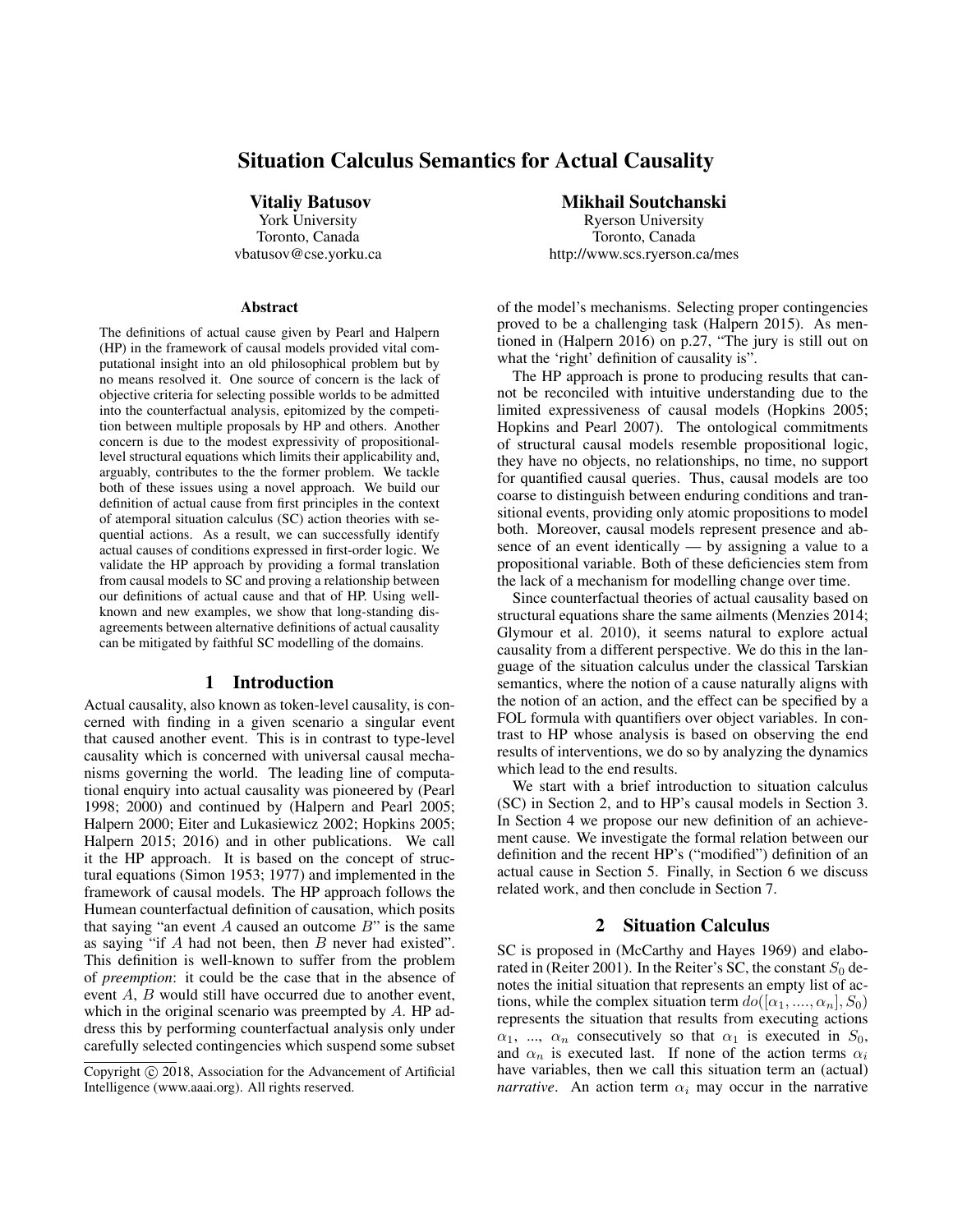more than once at different positions. The set of all situations can be visualized as a tree with a partial-order relation  $s_1 \rvert s_2$  on situations  $s_1, s_2$ , and  $s_1 \rvert s_2$  abbreviates  $s_1 \n\sqsubset s_2 \vee s_1 = s_2$ . It is characterized by the foundational domain-independent axioms  $(\Sigma)$  included in a basic action theory (BAT)  $D$  that also includes axioms  $\mathcal{D}_{S_0}$  describing the initial situation, and action precondition axioms  $\mathcal{D}_{ap}$  using the predicate  $Poss(a, s)$  to say when an action a is possible in s. For each action function there is one precondition axiom  $Poss(A(\vec{x}), s) \leftrightarrow \Pi_A(\vec{x}, s)$ , where all free variables are implicitly  $\forall$ -quantified, and  $\Pi(\vec{x}, s)$  is a formula *uniform* in s, meaning that it has no occurrences of  $Poss$ ,  $\Box$ , no other situation terms, no quantifiers over situations. For each fluent  $F$ ,  $D$  includes a successor state axiom (SSA)

$$
F(\vec{x}, do(a, s)) \leftrightarrow \psi^+(\vec{x}, a, s) \lor F(\vec{x}, s) \land \neg \psi^-(\vec{x}, a, s)),
$$

where the fluent predicate  $F(\vec{x}, s)$  represents a situationdependent relation over a tuple of objects  $\vec{x}$ , uniform formulas  $\psi^+(\vec{x}, a, s)$  and  $\psi^-(\vec{x}, a, s)$  specify action terms that under certain application-dependent conditions have a positive effect (make  $F$  true), or a negative effect on fluent  $F$  (make it false), respectively. The SSAs are derived under the causal completeness assumption (Reiter 1991) that all effects of actions on fluents are explicitly represented. There are a number of auxiliary axioms, such as unique name axioms, that are included in  $D$ . The abbreviation  $execute(s)$  means that each action mentioned in the situation term s was possible in the situation in which it was executed:

$$
executable(s) \stackrel{\text{def}}{=} \forall a \forall s' (do(a, s') \sqsubseteq s \rightarrow Poss(a, s')).
$$

In SC, the formulas  $\forall s \psi(s)$ , where  $\psi(s)$  is uniform in s, are called state constraints since they represent conditions true in every state (Lin and Reiter 1994). Without loss of generality, we would assume that any given BAT  $D$  entails all state constraints, *i.e.*, they are compiled into D. The basic computational challenge, called the *projection problem*, is the task of establishing whether a BAT entails, for an executable ground situation term  $\sigma$ , that a query sentence  $\phi(\sigma)$  holds, where  $\phi(\sigma)$  is a formula uniform in  $\sigma$ . This problem can be solved using the one-step regression operator  $\rho$ . The expression  $\rho[\varphi(s), \alpha]$  denotes the formula obtained from  $\varphi(s)$  by replacing each fluent atom  $F(\vec{t}, s)$  that occurs in  $\varphi$  with the right-hand side of the SSA for  $F$ , where an action variable a is replaced with the ground action term  $\alpha$ , and then the resulting formula is simplified using unique name axioms for actions and constants. Similarly to the theorem about multistep regression  $R$  in (Reiter 1991), one can prove that, given a BAT D, a formula  $\varphi(s)$  uniform in s, and a ground action term  $\alpha$ , we have that  $\mathcal{D} \models \varphi(do(\alpha, s)) \leftrightarrow \rho[\varphi(s), \alpha].$ 

## 3 The Halpern-Pearl Approach

Halpern and Pearl (2005), following the motivation of (Lewis 1974), base their formal account of actual causality on the notion of a counterfactual — a conditional statement whose premise is contrary to fact. They construct counterfactual statements in a formal language whose semantics is defined relative to a *causal setting* (see below). A *causal model* M is a tuple  $\langle U, V, R, F \rangle$ , where U and V are disjoint

sets of *exogenous* and *endogenous* variables, respectively, with each variable taking various values from an underlying domain. The function R maps every variable  $Z \in \mathcal{U} \cup \mathcal{V}$  to a non-empty set  $\mathcal{R}(Z)$  of possible values. F is a set of total functions  $\{F_X : \times_{Z \in \mathcal{U} \cup \mathcal{V} \backslash \{X\}} \mathcal{R}(Z) \mapsto \mathcal{R}(X) \mid X \in \mathcal{V}\}\$ which act like structural equations; each finite tuple of values assigned to the variables (excluding  $X$ ) maps to a single value of  $X$ . Intuitively, for each endogenous variable  $X$ ,  $F_X$  encodes the entirety of causal laws which determine  $X$ by mapping every value assignment on all variables except  $X$  to some value of  $X$ . The values of exogenous variables U are set externally; a tuple  $V_U$  of values for U is called a *context* of M, and the pair  $(M, V_U)$  constitutes a *causal setting*. The tuple  $\langle U, V, R \rangle$  is called the *signature* of M. The set of functions F determines a partial *dependency order*  $X \preceq Y$  on endogenous variables  $X, Y$ . Namely, Y depends on X,  $X \preceq Y$ , if either X affects Y directly by virtue of  $F_Y$ , or indirectly via intermediate functions. It is subsequently assumed that a given causal model is *acyclic*, that is, for each context  $V_U$  of M, there is a partial order  $\preceq$ on  $V$  that is anti-symmetric, reflexive and transitive. This assumption guarantees the existence of a unique solution to the equations  $\mathcal{F}$ .

The language of the HP approach is as follows. A primitive *event* is a formula  $X = V_X$  where  $X \in V$  and  $V_X \in$  $\mathcal{R}(X)$ . We call a Boolean combination of primitive events a *HP query*. A general *causal formula* is one of the form  $[Y_1 \leftarrow V_{Y_1}, \ldots, Y_k \leftarrow V_{Y_k}] \phi$  where  $\phi$  is a HP query,  $Y_i$  for  $1 \leq i \leq k$  are distinct variables from V, and  $V_{Y_i} \in \mathcal{R}(Y_i)$ . (We abbreviate  $[Y_1 \leftarrow V_{Y_1}, \ldots, Y_k \leftarrow V_{Y_k}]$  as  $[\overrightarrow{Y} \leftarrow \overrightarrow{V}_Y]$  and call it *intervention*.). A primitive event  $X = V_X$  is satisfied in a causal setting  $(M, \bar{V}_U)$ , denoted  $(M, \bar{V}_U) \models (X = V_X)$ , if X takes on the value  $V_X$  in the unique solution to the equations  $\mathcal F$  once  $\mathcal U$  are set to  $\bar{V}_U$ . HP queries are interpreted following the usual rules for Boolean connectives. Finally,  $(M, \bar{V}_U) \models [Y_1 \leftarrow V_{Y_1}, \ldots, Y_k \leftarrow V_{Y_k}] \phi \text{ iff } (M', \bar{V}_U) \models \phi$ where  $M'$  is obtained from M by replacing each  $F_{Y_i} \in \mathcal{F}$ by the trivial function  $F_{Y_i}$ :  $\times_{Z \in \mathcal{U} \cup \mathcal{V} \setminus \{X\}} \mathcal{R}(Z) \mapsto V_{Y_i}$  that fixes  $Y_i$  to a constant  $V_{Y_i}$  for all the values of arguments. Since  $M$  is acyclic,  $M'$  remains acyclic too.

In this paper, we focus on the so-called *modified* HP definition, or  $HP^m$ , of actual cause (Hopkins 2005; Halpern 2015; 2016) because it is the most recent, intuitively appealing, and thoroughly connected with older definitions by formal results in (Halpern 2016). According to this definition, the conjunction of primitive events  $\bar{X} = \bar{V}_X$  (short for  $X_1 = V_{X_1} \wedge \ldots \wedge X_k = V_{X_k}$ ) is an *actual cause* in  $(M, \bar{V}_U)$ of a HP query  $\phi$  if all following conditions hold:

- 1.  $(M, \bar{V}_U) \models (\bar{X} = \bar{V}_X)$  and  $(M, \bar{V}_U) \models \phi$ .
- 2. There exists a set  $\bar{W}$  (disjoint from  $\bar{X}$ ) of variables in V with  $(M, \bar{V}_U) \models (\bar{W} = \bar{V}_W)$  and a setting  $\bar{V}'_X$  of variables  $\bar{X}$  such that  $(M, \tilde{V}_U) \models [\tilde{X} \leftarrow \bar{V}_X', \bar{W} \leftarrow \bar{V}_W'] \neg \phi$ .
- 3. No proper sub-conjunction of  $(\bar{X}=\bar{V}_X)$  satisfies 1, 2.

Notice that in Item 2, according to  $(M, V_U) \models (W = V_W)$ , interventions that set variables in  $\overline{X}$  to counterfactual values  $\bar{V}'_X$  have to set all variables in  $\bar{W}$  to their actual values  $\bar{V}_W$ in the actual context. The tuple  $\langle \bar{W}, \bar{V}_W, \bar{V}'_X \rangle$  is called a *witness* to the fact that  $(\bar{X} = \bar{V}_X)$  is a cause of  $\phi$ .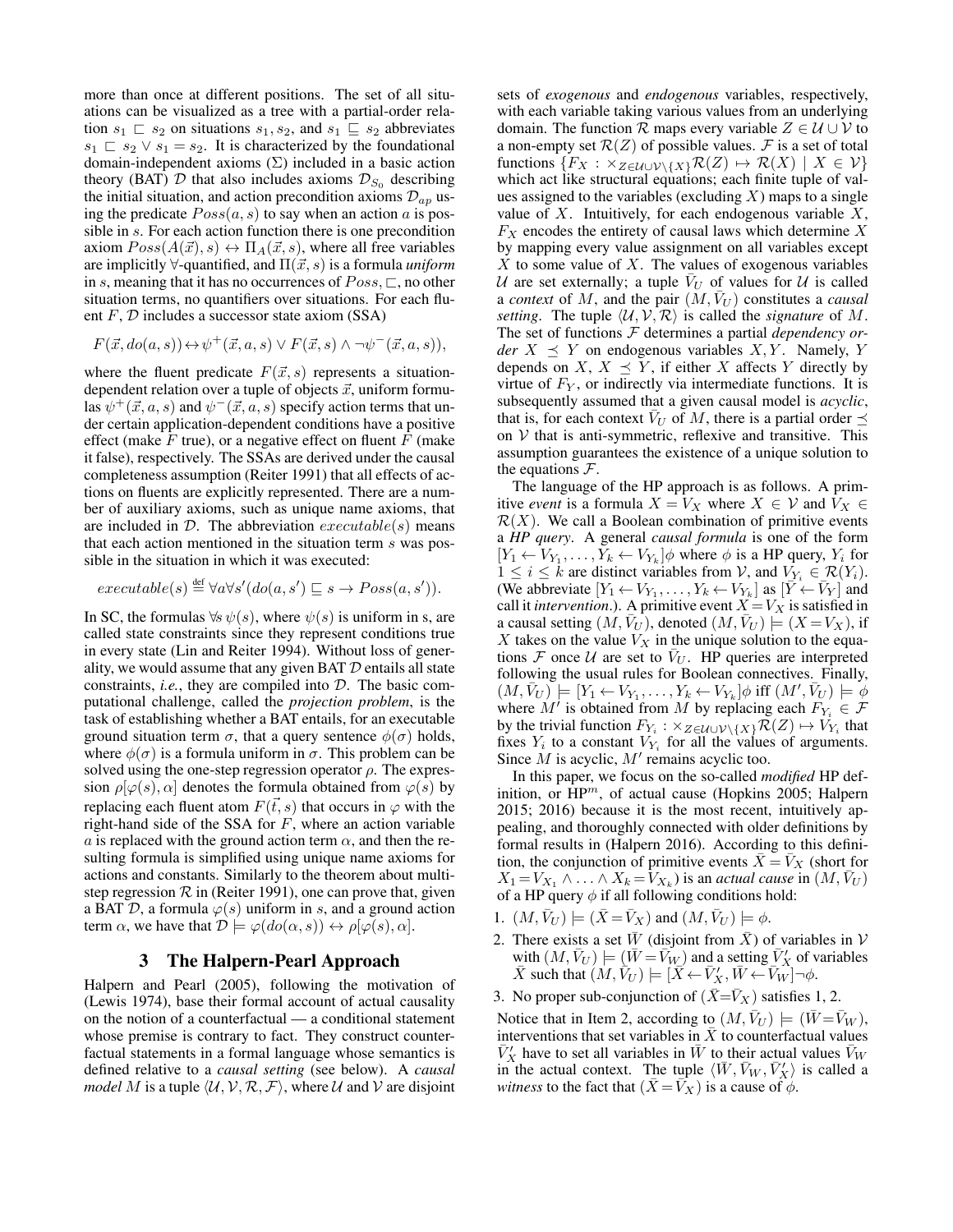Example 1. Consider the two well-known "Forest Fire" examples from (Halpern and Pearl 2005; Halpern 2016). Both have the same set of endogenous variables: MD (match dropped by arsonist),  $L$  (lightning strike),  $FF$  (forest is on fire). In both cases,  $MD$  and  $L$  are set to  $true$  by the context. The model  $M_d$  for the *disjunctive* scenario has it that either one of the events  $(MD = true)$ ,  $(L = true)$  is sufficient to start a fire, so the equation for FF becomes  $FF := (MD = true) \vee (L = true)$ . The model  $M_c$  for the *conjunctive* scenario requires both events in order to create a forest fire, so  $FF := (MD = true) \wedge (L = true)$ . By  $HP<sup>m</sup>$ , neither  $(MD=true)$  nor  $(L=true)$  are singleton actual causes in  $M_d$  because it is impossible to fulfill part 2 of the definition above by setting either variable to  $false$ , but the conjunction  $(MD = true) \wedge (L = true)$  is deemed an actual cause. In contrast, in  $M_c$ , both  $(MD = true)$  and  $(L = true)$  are singleton actual causes because setting one of  $\{MD, L\}$  to *false* makes the forest fire impossible, but their conjunction is not an actual cause because it violates minimality (condition 3).

 $HP<sup>m</sup>$  is an improvement over the original proposal by (Halpern and Pearl 2005), in part, because it is able to differentiate between such conjunctive and disjunctive scenarios.

## 4 Proposal: The Achievement Causal Chain

We propose to axiomatize a dynamic world using a situation calculus theory and derive actual causality from first principles. Specifically, to represent a "scenario", we consider a BAT  $D$  and an accompanying narrative describing the actions/events which transpired in the world characterized by D. We do not formally distinguish between agent actions and nature's events. The narrative is specified by an executable ground situation term  $\sigma$  called the "actual situation". An effect for which we seek to identify causes is given by a formula  $\varphi(s)$  uniform in situation s. Since actions are the sole source of change in a BAT, we identify the set of potential causes of an effect  $\varphi$  with the set of all ground action terms occurring in  $\sigma$ . To formally capture a scenario, we, like HP, introduce the notion of a causal setting.

**Definition 1.** A (SC) *causal setting* is a triple  $\langle \mathcal{D}, \sigma, \varphi(s) \rangle$ where  $D$  is a BAT,  $\sigma$  is a ground situation term such that  $\mathcal{D} \models \mathit{execute}(\sigma)$ , and  $\varphi(s)$  is a situation calculus formula uniform in s such that  $\mathcal{D} \models \exists s(executable(s) \land \varphi(s)).$ 

Since the BAT  $D$  is fixed in our approach, we typically refer to  $\langle \mathcal{D}, \sigma, \varphi(s) \rangle$  as just  $\langle \sigma, \varphi(s) \rangle$ .

Intuition provides few definite truths about actual causality, but we hold the following to be self-evident: If some action  $\alpha$  of the action sequence  $\sigma$  triggers the formula  $\varphi(s)$ to change its truth value from  $false$  to  $true$  relative to  $D$ and if there is no action in  $\sigma$  after  $\alpha$  that changes the value of  $\varphi(s)$  back to false, then  $\alpha$  is an actual cause of achieving  $\varphi(s)$  in  $\sigma$ . This statement is sound because: (a) the narrative  $\sigma$  determines a total linear order on its actions, (b) change is associated with a particular element of that order, and (c) no change comes about other than by an action of  $\sigma$ . The next definition states this observation formally.

**Definition 2.** A causal setting  $C = \langle \sigma, \varphi(s) \rangle$  satisfies the *achievement condition* via the situation term  $do(\alpha, \sigma') \sqsubseteq \sigma$ iff  $\mathcal{D} \models \neg \varphi(\sigma') \land \forall s (do(\alpha, \sigma') \sqsubseteq s \sqsubseteq \sigma \rightarrow \varphi(s)).$ 

Whenever a causal setting  $C$  satisfies the achievement condition via  $do(\alpha, \sigma')$ , we say that the (ground) action  $\alpha$ executed in  $\sigma'$  is a *(primary) achievement cause* in C.

If a causal setting does not satisfy the achievement condition and  $\varphi(s)$  is non-tautological and holds throughout the narrative  $\sigma$ , then we ascribe the achievement of  $\varphi(s)$  to an unknowable cause masked by the initial situation  $S_0$ . If  $\varphi(s)$ is a tautology, it legitimately has no cause. If  $\varphi(\sigma)$  is not entailed by D, meaning that  $\varphi(s)$  is not achieved by the end of the narrative, then its achievement cause truly does not exist.

Example 1 (cont.). We axiomatize the conjunctive Forest Fire example in a straight-forward way. Let  $MD(s)$ ,  $L(s)$ ,  $FF(s)$  be fluents; let md, l be the agent's actions which affect the respective fluents, and let  $ff$  be a (natural) event triggered by the previous actions.

$$
Poss(md, s), Poss(l, s), Poss(ff, s) \leftrightarrow MD(s) \land L(s),
$$
  
\n
$$
MD(do(a, s)) \leftrightarrow a = md \lor MD(s),
$$
  
\n
$$
L(do(a, s)) \leftrightarrow a = l \lor L(s),
$$
  
\n
$$
FF(do(a, s)) \leftrightarrow a = ff \lor FF(s).
$$

The story does not specify a temporal order between  $md$ and  $l$ , so w.l.o.g. let us fix a narrative where the match is dropped before the lightning strike:  $\sigma = do([md, l, ff], S_0)$ . The causal setting  $\langle \sigma, FF(s) \rangle$  satisfies the achievement condition via the event ff, so ff executed in  $do([md, l], S_0)$  is an achievement cause. This is obviously true, but not very useful. To find the root cause we need a deeper analysis.

The notion of the achievement condition mentioned before forms our basic tool which, when used together with the single-step regression operator  $\rho$ , helps us not only find the single action that brings about the effect of interest, but also identify the actions that build up to it.

Intuitively,  $\rho[\varphi(s), \alpha]$  is the weakest precondition that must hold in a previous situation  $\sigma'$  in order for  $\varphi(s)$  to hold after performing  $\alpha$  in  $\sigma'$ . If we prove  $\alpha$  to be an achievement cause of  $\varphi(s)$  in  $do(\alpha, \sigma')$ , we can use single-step regression  $\rho$  to obtain a formula that holds at  $\sigma'$  and constitutes a necessary and sufficient condition for the achievement of  $\varphi(s)$  via  $\alpha$ . This new formula may have an achievement cause of its own which, by virtue of  $\alpha$ , also constructively contributes to the achievement of  $\varphi(s)$ . By repeating this process, we can uncover the entire chain of actions that incrementally build up to the achievement of the ultimate effect. At the same time, we must not overlook the condition which makes the execution of  $\alpha$  in  $\sigma$  even possible. This condition is conveniently captured by the right-hand side of the precondition axiom for  $\alpha$  and may have achievement causes of its own. To sum up: if  $\alpha$  is an achievement cause of  $\varphi(s)$  in  $do(\alpha, \sigma')$ , then  $\rho[\varphi(s), \alpha]$  and the precondition  $\Pi_{\alpha}(s)$  of  $\alpha$ express the condition which (a) holds at  $\sigma'$ , (b) is necessary and sufficient for executing  $\alpha$  in  $\sigma'$ , and (c) is necessary and sufficient for achieving  $\varphi(s)$  via  $\alpha$ . The following inductive definition formalizes this intuition.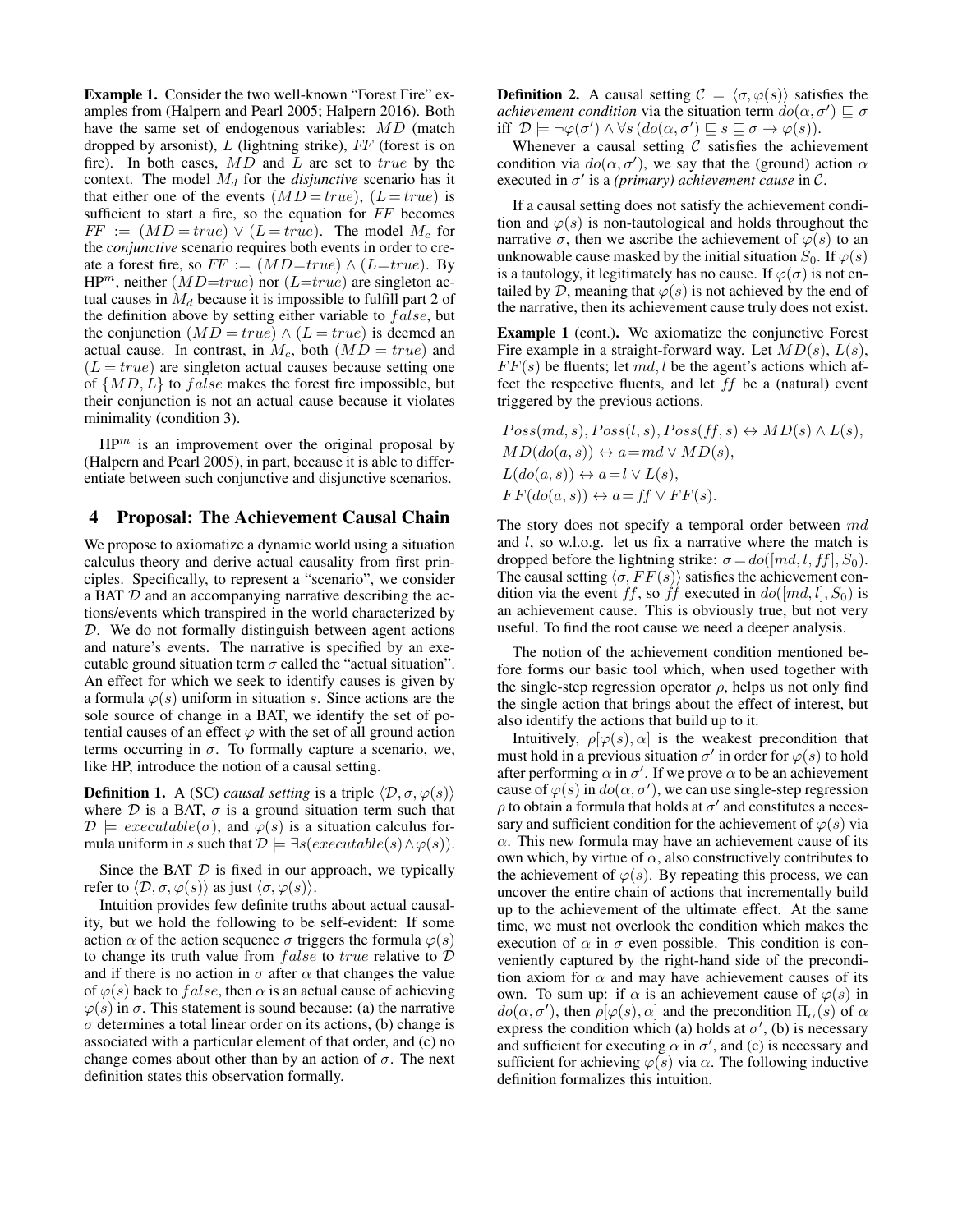**Definition 3.** If a causal setting  $C = \langle \sigma, \varphi(s) \rangle$  satisfies the achievement condition via some situation term  $do(A(\overline{t}), \sigma') \subseteq \sigma$  and  $\alpha$  is an achievement cause in the causal setting  $\overline{\langle \sigma', \rho[\varphi(s), A(\bar{t})] \wedge \Pi_A(\bar{t}, s) \rangle}$ , then  $\alpha$  is an *achievement cause* in C.

Clearly, the process of discovering intermediary achievement causes using single-step regression repeatedly cannot continue beyond  $S_0$ . Since the given narrative  $\sigma$  is a finite sequence, the achievement causes of  $\mathcal C$  also form a finite sequence which we call the *achievement causal chain* of C. Note that the actions of the achievement causal chain need not be adjacent in the action sequence of  $\sigma$ . In fact, in  $\sigma$ they can be interspersed with other actions irrelevant to the achievement of  $\varphi$ .

**Example 1** (cont.). Computing  $\rho[FF(s), ff] \wedge Poss(f, s)$ by Definition 3 gives rise to a new causal setting  $\langle do([md, l], S_0), MD(s) \wedge L(s) \rangle$ . This setting satisfies the achievement condition via the action  $l$ , so  $l$  executed in  $do([md], S_0)$  is an achievement cause. This yields yet another setting  $\langle do([md], S_0), MD(s)\rangle$  which meets the achievement condition via md, and the analysis terminates. Thus, in this example, all actions of  $\sigma$  constitute a causal chain leading up to  $FF(s)$ . Observe that our choice of the narrative  $do([md, l, ff], S_0)$  over the other possibility  $do([l, md, ff], S_0)$  does not affect the conclusion: in the alternative narrative, all actions are also deemed causes.

To model disjunctive Forest Fire, we replace the precondition axiom for ff by  $Poss(f, s) \leftrightarrow MD(s) \vee L(s)$ . Like before, the causal setting  $\langle do([md, l, ff], S_0), FF(s) \rangle$ has an achievement cause ff and generates another setting  $\langle do([md, l], S_0), MD(s) \vee L(s) \rangle$ . In contrast to the conjunctive case, however, this new setting has md as an achievement cause, and the analysis terminates at  $S_0$ . The complete causal chain here consists of  $md, ff$ . The lightning strike is overlooked because the match was sufficient for starting a fire and occurred first. This may seem like a limitation of our approach, but consider the alternative narrative  $do([l, md, ff], S_0)$ : there, the causal chain is l, ff, so we are able to identify all causally relevant events by considering all possible narratives that fit the story. This example also illustrates just how well our approach handles preemption: if the story had stipulated that the match was dropped before the lightning strike, we would automatically discount the lightning strike as a cause without having to construct elaborate contingencies along the lines of HP.

Note that our axiomatization of Forest Fire contains a triggered event ff. To provide SC semantics to such events, we adhere to Reiter's notion of *natural actions* (Reiter 2001) which modifies  $execute(s)$  to force natural actions to occur as soon as their preconditions are realized.

#### 5 Formal Relationship with HP

In order to prove a formal relationship between Definition 3 and  $HP<sup>m</sup>$ , we first need to establish a common ground between the two formalisms. We choose to do so by reformulating causal models in situation calculus.

Let  $(M, \bar{V}_U)$  be a HP causal setting where  $M = \langle U, V, \mathcal{R}, \mathcal{V} \rangle$  $\mathcal{F}$  is an acyclic causal model and  $\bar{V}_U$  a context. We assume

that  $U, V$ , and the range of  $R$  are finite sets and there are no collisions between constants for variable and value symbols. We construct a BAT  $D$  from  $(M, \bar{V}_U)$  as follows.

We treat  $U, V$ , and  $\mathcal{R}(X)$  for all  $X \in U \cup V$  as sets of SC constant symbols for which we introduce unique name axioms. If  $S = \{C_1, \ldots, C_n\}$  is a set of constants and y is a SC object term, the expression  $y \in S$  denotes  $(y =$  $C_1 \vee \ldots \vee y = C_n$ . If  $X \in \mathcal{U} \cup \mathcal{V}$  with  $\mathcal{R}(X) = \{V_1, \ldots, V_n\},$  $y \in \mathcal{R}(X)$  denotes  $(y = V_1 \vee \ldots \vee y = V_n)$ . To represent functions  $F$ , we introduce a situation-independent relational symbol f with arity  $1 + |\mathcal{U} \cup \mathcal{V}| + 1$  where the first argument is the name of the variable  $(X)$  which  $F_X \in \mathcal{F}$  determines, the last argument is the value which  $F_X$  assigns to  $X$ , and the arguments in between are the values of variables  $U \cup V$ arranged in some predetermined order. The actions of D are get(x, v), meaning *compute the value of the endogenous variable* x *using*  $F_x \in \mathcal{F}$ , and  $set(x, v)$ , meaning *ignore*  $F_x$ *and force the value* v *upon* x. The only fluent of D is the relational fluent  $V(x, v, s)$  stating that v is the value of the endogenous variable  $x$  in situation  $s$ .

Let  $Det(x, v, s)$  be an abbreviation for

$$
\forall v_1 \dots \forall v_N \cdot \bigwedge_{1 \leq i \leq N} \exists y \{ y = Z_i \land v_i \in \mathcal{R}(Z_i) \land \forall v' (V(y, v', s) \to v_i = v') \} \to f(x, v_1, \dots, v_N, v),
$$

where  $U \cup V = \{Z_1, \ldots, Z_N\}$ , meaning that the value of variable x is *determined* in s to be v whenever the values  $v_i$ which exist in  $s$ , when bound to appropriate arguments of  $f$ , unequivocally assign  $v$  to  $x$ . This means, crucially, that  $x$ may be determined as soon as some — but not necessarily all — of the variables on which it "depends" (as per  $\preceq$ ) have acquired values. The axioms of  $D$  are:

$$
\begin{aligned}\n&\bigwedge_{X\in\mathcal{V}}\neg\exists v(V(X,v,S_0)),\\
&\bigwedge_{V_Y\in\bar{V}_U}\exists v(V(Y,v,S_0))\land\forall v(V(Y,v,S_0)\to v=V_Y)),\\
\text{Poss}(\text{set}(x,v),s) &\leftrightarrow\\
&\bigvee_{X\in\mathcal{V}}(x=X\land v\in\mathcal{R}(X))\land\neg\exists v'V(x,v',s),\\
\text{Poss}(\text{get}(x,v),s) &\leftrightarrow\\
&x\in\mathcal{V}\land\neg\exists v'V(x,v',s)\land\text{Det}(x,v,s),\\
V(x,v,\text{do}(a,s)) &\leftrightarrow\\
&a=\text{get}(x,v)\lor a=\text{set}(x,v)\lor V(x,v,s).\n\end{aligned}
$$

In words, none of the endogenous variables have values at  $S_0$ , and all exogenous variables have values at  $S_0$  as specified by the context. It is possible to force a value  $v$  upon  $x$ as long as  $x$  is an endogenous variable,  $v$  is in the range of  $x$ , and  $x$  has not yet acquired a value. It is possible to compute the value of  $x$  as long as  $x$  is an endogenous variable which has not yet acquired a value but which is destined at  $s$  to get the value  $v$ . Since preconditions disallow value reassignment, the SSA has no negative effects. Overall, the theory models all possible propagations of values throughout the set of variables according to the structural equations, as well as all propagations of values under interventions when some of the variables are forced to specified values. As we are interested only in those situations where all variables have acquired values, which represent a unique solution to  $F$  (possibly after interventions),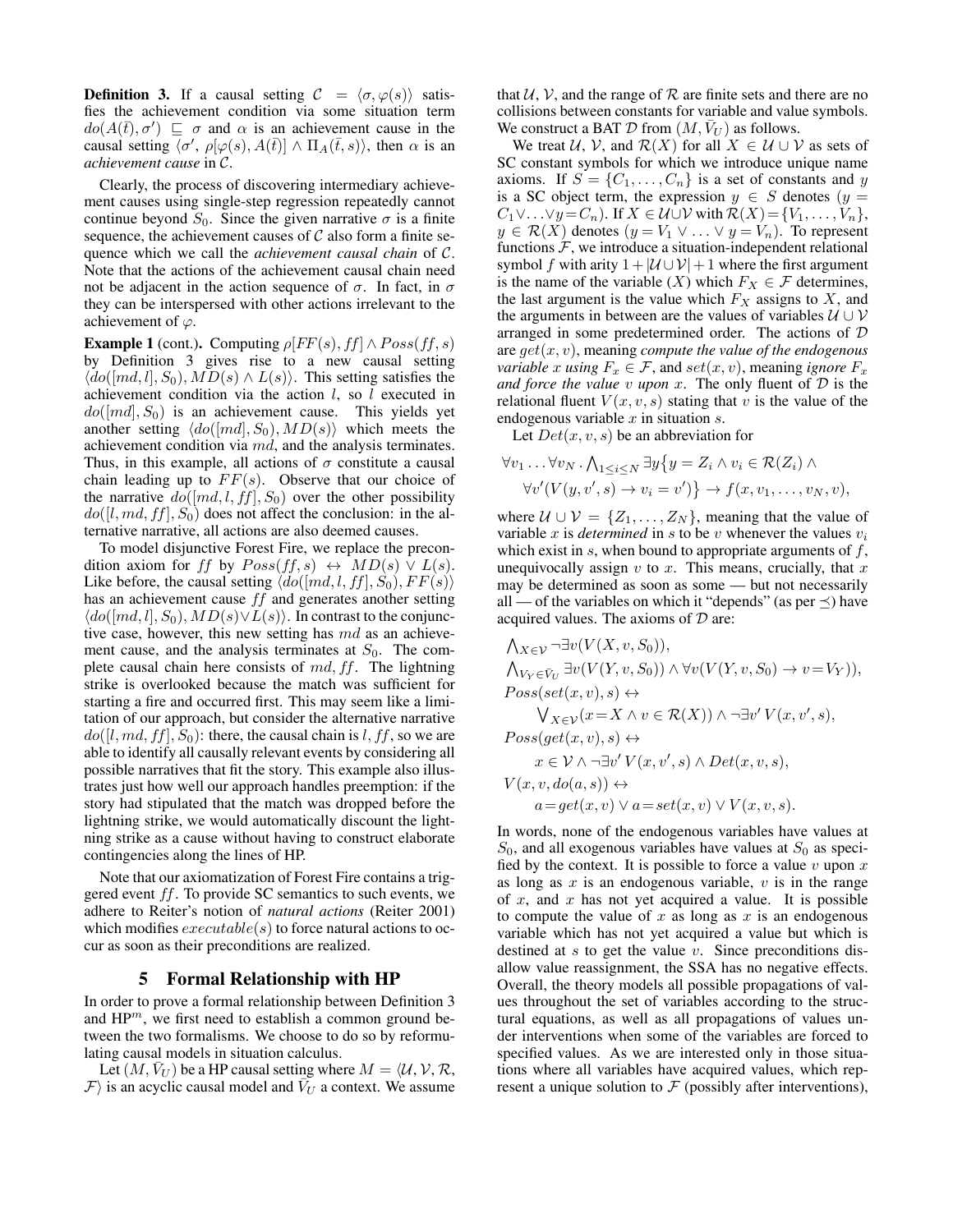we introduce the abbreviation  $terminal(s)$  for the expression  $execute(s) \wedge \neg \exists a (Poss(a, s))$ . In order to refer to situations under specific interventions, we use the abbreviation schema  $interv_{Y_1 \leftarrow V_{Y_1},...,Y_k \leftarrow V_{Y_k}}(s)$  which stands for  $terminal(s) \land \forall x \forall v. [\exists s' (\hat{do}(set(x, v), s') \subseteq s) \leftrightarrow$  $\bigvee_{1 \leq i \leq k} (x = Y_i \wedge v = V_{Y_i})$ . The special case  $interv_{\emptyset}(s)$ describes s under the empty intervention. Notice that in any situation term S that satisfies  $interv_{Y_1\leftarrow V_{Y_1},...,Y_k\leftarrow V_{Y_k}}(s)$  all actions are executable, but since  $S$  is terminal, no further actions are possible, S mentions an action  $set(Y, V_Y)$  for every  $(Y \leftarrow V_Y)$ , and all other actions in S are get.

Finally, given a HP query  $\phi$ , we obtain a corresponding SC query  $\phi$  from  $\phi$  by replacing each primitive event  $(X = V_X)$  by  $V(X, V_X, s)$ . Notice that  $\phi$  is ground in all object arguments and uniform in s. This completes the translation. We can now prove the correctness of our axiomatization relative to a HP causal setting.

**Theorem 1.** Let  $(M, \bar{V}_U)$  be a HP causal setting,  $|\bar{Y} \leftarrow$ V¯ <sup>Y</sup> ]φ *an arbitrary causal formula over* M*, and* D *a BAT*  $obtained from (M, \bar{V}_U)$ . Then  $(M, \bar{V}_U) \models [\bar{Y} \leftarrow \bar{V}_Y] \phi$  iff  $\mathcal{D} \models \exists s (interv_{\bar{Y} \leftarrow \bar{V}_Y}(s)) \land \forall s (interv_{\bar{Y} \leftarrow \bar{V}_Y}(s) \rightarrow \hat{\phi}(s)).$ 

*Proof.* (Sketch) The proof is straightforward by induction on the structure of  $\phi$ . We prove the base case, when  $\phi$  is a primitive event, by induction on the length of the situation.

By construction, for every  $U \in \mathcal{U}$ , we have  $\mathcal{D} \models$  $V(U, V_U, S_0)$  such that  $V_U \in V_U$ , *i.e.* all exogenous variables have unique, correct values at  $S_0$  (by 'correct' we mean a value which agrees with the causal model). Also by construction, none of the endogenous variables have values at  $S_0$ , *i.e.* they are not incorrect.

From this base case, we can always construct an arbitrary narrative  $\sigma$  which conforms to the intervention  $|Y_1 \leftarrow$  $y_1, \ldots, Y_k \leftarrow y_k$  and show that if it does, then it produces only correct values. We make the inductive assumption that there exists a sub-sequence  $\sigma'$  of  $\sigma$  such that all values that exist at  $\sigma'$  are correct. Recall that  $\sigma'$  is not terminal whenever some subset  $V'$  of the endogenous variables have not yet acquired values, *i.e.*  $\mathcal{D} \models \bigwedge_{X \in \mathcal{V}'} \neg \exists v \, V(X, v, \sigma')$ . Formally, the inductive assumption states that for every  $X \in$  $V \setminus V'$  and every  $V_X \in \mathcal{R}(X), \mathcal{D} \models V(X, V_X, \sigma')$  if and only if  $(M, \bar{V}_U)$   $\models$   $[Y_1 \leftarrow y_1, \ldots, Y_k \leftarrow y_k](X = V_X).$ If  $V'$  is empty, then  $\sigma' = \sigma$  and our claim follows immediately. Otherwise, we arbitrarily select the next action among the following two options. Option 1: If one of the variables intervened upon does not have a value at  $\sigma'$ , *i.e.*  $Y_i \in V'$  for some  $1 \leq i \leq k$ , then  $set(Y_i, V_{Y_i})$  is possible and trivially creates a correct value. Option 2: If there exists some  $Z \in \mathcal{V}'$  which is not among  $Y_1, \ldots, Y_k$ and  $\mathcal{D}$  =  $Det(Z, V_Z, \sigma')$  for some  $V_Z$ , then the action  $get(Z, V_Z)$  is possible. By the definition of Det,  $V_Z$  is obtained from the values which exist at  $\sigma'$  (which we assumed are correct) using the structural equation for  $Z$  (which is the same for both BAT and causal model), so the computed value  $V_Z$  for  $Z$  must agree with the causal model. Since the original causal model has a unique solution, because it is acyclic, if  $\sigma' \neq \sigma$ , then at least one of these options is always applicable.  $\Box$ 

With this result, we can easily translate  $HP^m$  to the language of SC and formally compare the two approaches.

**Theorem 2.** Let  $(M, \overline{V}_U)$  be a HP causal setting and  $\phi$  a *HP query over* M. Let  $D$  *be a BAT obtained from*  $(M, V_U)$ *. Let*  $X \in V$  *and*  $V_X \in \mathcal{R}(X)$ *.* 

- *1.*  $(X = V_X)$  *is a singleton cause of*  $\phi$  *in*  $(M, V_U)$  *according to*  $HP^m$  *if and only if get* $(X, V_X) \in \sigma$  *appears in the achievement causal chain of*  $\langle \sigma, \phi(s) \rangle$  *for every ground situation term*  $\sigma$  *of*  $D$  *such that*  $D \models \text{interv}_{\emptyset}(\sigma)$ *.*
- *2.*  $(X = V_X)$  *is a part of a cause of*  $\phi$  *in*  $(M, V_U)$  *according to HP*<sup>m</sup> *if and only if there exists a ground situation term*  $\sigma$  *of* D such that  $D \models$  interv<sub>0</sub>( $\sigma$ ) and  $get(X, V_X) \in \sigma$ *appears in the achievement causal chain of*  $\langle \sigma, \phi(s) \rangle$ *.*

*Proof.* We sketch the proof of Part 1 only; Part 2 is similar but more involved. As before, we prove the case where  $\phi$  is a primitive event and leave the rest to induction on the structure of  $\phi$ . In the sketch below, for the sake of simplicity, when we talk about single-step regression of formulas that include  $Poss(get(X, V_X), s)$  as one of the conjuncts, we omit the terms related to  $\neg \exists v' V(X, v', s)$  since they are determined by the initial theory, and keep only  $Det(X, V_X, s)$ .

(⇒) Suppose  $(X = V_X)$  is a singleton cause of  $\phi$  in  $(M, \bar{V}_U)$  according to HP<sup>m</sup> with a witness  $(\bar{W}, \bar{V}_W, V'_X)$ . Take an arbitrary ground situation term  $\sigma$  of the BAT  $\mathcal{D}$ , obtained from  $(M, \overline{V}_U)$ , such that  $\mathcal{D} \models \text{interv}_{\emptyset}(\sigma)$ . Let  $\sigma^*$ be a terminal ground situation which coincides with  $\sigma$  up to and excluding  $get(X, V_X)$ , contains  $set(X, V'_X)$  in its place, and contains  $set(W, V_W)$  in the places of  $get(W, V_W)$  for all  $W \in W$ . By the definition of a witness,  $(M, V_U)$   $\models$  $[X \leftarrow V'_X, \bar{W} \leftarrow \bar{V}_W] \neg \phi$ . By Theorem 1,  $\mathcal{D} \models \hat{\phi}(\sigma)$  and  $\mathcal{D} \models \neg \hat{\phi}(\sigma^*)$ . By construction, all fluent values in  $\sigma, \sigma^*$ agree up to the action  $get(X, V_X)/set(X, V_X')$ , so the divergence of the values is accounted for either by  $V'_X$  or by some subsequent divergent value. We can show that the difference between  $V_X$  and  $V'_X$  can explain the divergence of the values. More formally, let  $\phi$  be  $Z = V_Z$ ; recall, we assume that effect  $\phi$  is a primitive event. Since  $(M, \bar{V}_U)$   $\models$  $[X \leftarrow V'_X, \overline{W} \leftarrow \overline{V}_W] \neg (Z = V_Z)$ , then  $(Z = V'_Z)$  must hold under the same intervention for some  $V'_Z \neq V_Z$ . The primary achievement cause in  $\langle \sigma, V(Z, V_Z, s) \rangle$  is the action  $get(Z, V_Z)$ , which yields a new setting  $\langle \sigma', Det(Z, V_Z, s) \rangle$ . Since Z acquires a different value in  $\sigma^*$ , the achievement cause of the new causal setting must occur in  $\sigma$  no earlier than  $get(X, V_X)$ . If it is  $get(X, V_X)$ , we are finished. Otherwise, the same argument applies: we locate the achievement cause, some action  $get(Y, V_Y)$  occurring no earlier than  $get(X, V_X)$ , with  $\mathcal{D} \models V(Y, V'_Y, \sigma^*)$ ,  $V'_Y \neq V_Y$ , and generate a new causal setting. Since  $\sigma$  is finite, the analysis converges to the case where the only possible cause is  $get(X, V_X)$ .

( $\Leftarrow$ ) For an arbitrary  $\sigma = \text{do}(\text{[get}(Z_1, V_{Z_1}), \ldots,$  $get(Z_n, V_{Z_n})$ ,  $S_0$ ) and an arbitrary  $Z_k$  ( $k \leq n$ ) such that  $\mathcal{D}$   $\models$   $\text{interv}_{\emptyset}(\sigma) \land V(Z_k, V_{Z_k}, \sigma)$ , the primary achievement cause of  $\langle \sigma, V(Z_k, V_{Z_k}, s) \rangle$  is always the action  $get(Z_k, V_{Z_k})$  executed in some  $\sigma' \sqsubset \sigma$ . The remainder of the causal chain is discovered recursively through the new causal setting  $\langle \sigma', Det(Z_k, V_{Z_k}, s) \rangle$ . The remainder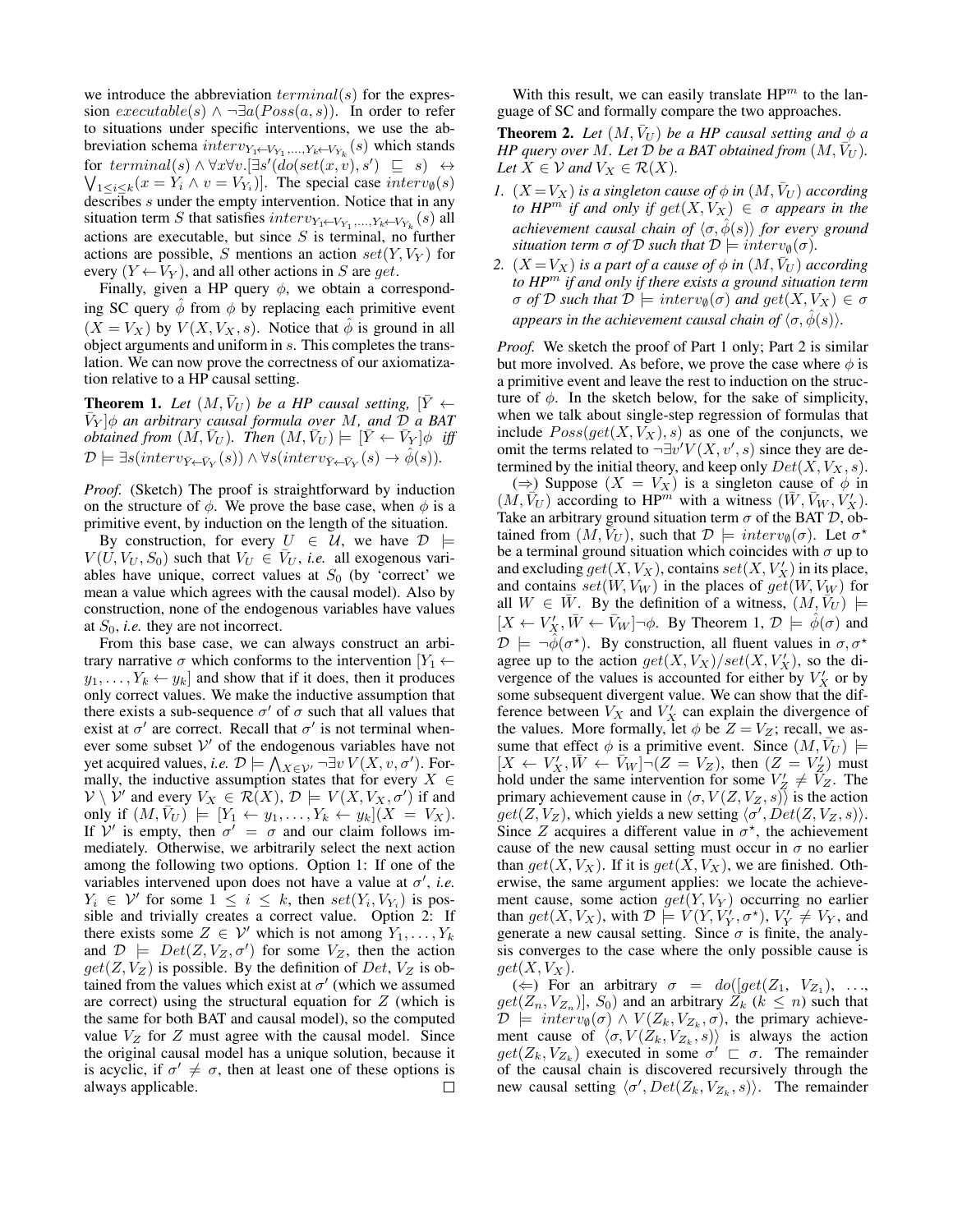is empty only if  $Z_k$  is determined to be  $V_{Z_k}$  from the outset by the context. Otherwise,  $\langle \sigma', Det(Z_k, V_{Z_k}, s) \rangle$  has an achievement cause of its own. Since  $\sigma$  represents an empty intervention, this secondary cause is  $get(Z_m, V_{Z_m})$ for some  $m < k$ . Observe that, by the definition of Det,  $get(Z_m, V_{Z_m})$  is a cause precisely because the act of setting  $Z_m$  to  $V_{Z_m}$  removes any  $F_{Z_k}$ -borne ambiguity as to the value of  $Z_k$ . In other words, prior to  $get(Z_m, V_{Z_m})$ , the variable  $Z_k$  could attain any of at least two possible values, but  $get(Z_m, V_{Z_m})$  constrained it to eventually attain  $V_{Z_k}$ . Therefore, there exists a (counterfactual) value  $V'_{Z_m} \in \mathcal{R}(Z_m)$ ,  $V'_{Z_m} \neq V_{Z_m}$  which, if substituted for  $V_{Z_m}$ , would lead to the value of  $Z_k$  being different from  $V_{Z_k}$ . Let  $\sigma^*$  be an alternative terminal situation which has the same actions as  $\sigma$  up to and excluding  $get(Z_m, V_{Z_m});$ the latter is replaced in  $\sigma^*$  by  $set(Z_m, V'_{Z_m})$ , and all actions  $get(Z_j, V_{Z_j})$  for  $m < j < k$  are replaced with  $set(Z_j, V_{Z_j})$ . Notice that the value of the cause is modified, while the subsequent values are forced to stay as they were. Then  $\mathcal{D} \models \neg V(Z_k, V_{Z_k}, \sigma^*)$ . Observe that the tuple  $((Z_{m+1},...,Z_{k-1}), (V_{Z_{m+1}},...,V_{Z_{k-1}}), V'_{Z_m})$  constitutes a *witness* to the fact that  $(Z_m = V_{Z_m})$  is an actual cause of  $(Z_k = V_{Z_k})$  according to HP<sup>m</sup>. Here, the vector  $(Z_{m+1}, \ldots, Z_{k-1})$  corresponds to the HP's vector  $\overline{W}$ , and the vector  $(V_{Z_{m+1}}, \ldots, V_{Z_{k-1}})$  to the values  $\bar{V}_W$ .

This argument extends by induction to causal chains of arbitrary lengths. Assume that  $\langle \sigma'', \psi(s) \rangle$  is a causal setting generated as the result of discovering a sequence of achievement causes  $get(Y_1, V_{Y_1}), \ldots, get(Y_t, V_{Y_t})$  via Definition 3 such that the occurrence of  $get(Y_j, V_{Y_j})$  precedes the occurrence of  $get(Y_{j+1}, V_{Y_{j+1}})$  in  $\sigma$ , *i.e.*,  $get(Y_1, V_{Y_1})$ occurs earlier than subsequent causes. The formula  $\psi(s)$  is the conjunction  $Det(Y_1, V_{Y_1}, s) \wedge \bigwedge_{j=2}^t H(j)$  where each conjunct  $H(j)$ ,  $j > 1$ , is the result of recursively applying single-step regression to  $Det(Y_j, V_{Y_j}, s)$  over the actions  $get(Y_{j-1}, V_{Y_{j-1}}), \ldots, get(Y_1, V_{Y_1})$  in order, because regression is done over later actions before it is done over earlier actions. This syntactic operation merely replaces the subexpression  $V(y, v', s)$  in the definition of  $Det(Y_j, V_{Y_j}, s)$ by the expression  $\bigvee_{l=1}^{j-1} (y = Y_l \wedge v' = V_{Y_l}) \vee V(y, v', s)$ , effectively binding the values of the causal chain discovered so far to the arguments of  $F_{Y_j}$ . Now, by the previous argument, if  $\langle \sigma'', \psi(s) \rangle$  has a primary achievement cause, then it is some action  $get(Y_0, V_{Y_0})$  which eliminates the ambiguity due to the corresponding structural equation in one of the conjuncts of  $\psi(s)$ . (Note that, by an obvious property of Definition 3, the achievement causal chain of a conjunction contains the achievement causes of all conjuncts.) Therefore, we can exploit the ambiguity and construct an alternative situation where  $\psi(s)$  is falsified and extract a HP<sup>m</sup> *witness* to this fact. A straight-forward elaboration extends this argument to general (non-atomic) HP queries.  $\Box$ 

Example 1 (cont.). Consider a translation of the disjunctive Forest Fire causal model  $M_d$ . Recall that neither  $(MD =$ true) nor  $(L = true)$  alone are singleton actual causes in  $M_d$ , but  $(MD=true) \wedge (L=true)$  is an actual cause. Notice that in a previous SC formalization the actions should

be renamed to match our translation rules. Namely, replace l with  $get(L, true), md$  with  $get(MD, true), ff$  with  $get(FF, true)$ . The corresponding terminal narratives  $\sigma$  are

$$
do([get(MD, true), get(L, true), get(FF, true)], S_0), \\ do([get(L, true), get(MD, true), get(FF, true)], S_0), \\ do([get(MD, true), get(FF, true), get(L, true)], S_0), \\ do([get(L, true), get(FF, true), get(MD, true)], S_0).
$$

The action  $qet(MD, true)$  is a part of the causal chain of  $\langle \sigma, V (FF, true, s) \rangle$  only for the first and third choice of  $\sigma$ . Similarly,  $get(L, true)$  is an achievement cause only for the second and fourth choice. By Part 1 of Theorem 2, they are not actual causes according to  $HP^m$ . By Part 2 of Theorem 2, they are both parts of an actual cause according to  $HP^m$ .

## 6 Discussion

As discussed above, our approach shifts the focus away from causal models and towards first order logic representation of the underlying dynamics of the scenario. There are other attempts to step away from HP's treatment of actual causality (Vennekens, Bruynooghe, and Denecker 2010; Vennekens 2011; Beckers and Vennekens 2012; 2016), but they fail to overcome the expressivity limitations. To our knowledge, the only attempt to lift these limitations was undertaken by (Hopkins 2005; Hopkins and Pearl 2007) who reformulate causal models in the language of situation calculus. In doing so, they arbitrarily designate some causal model variables as 'transitional' and model them as actions, and others as 'enduring' and model them as fluents. In contrast, our translation is systematic and requires no additional modelling decisions. (Hopkins and Pearl 2007) preserve the implicit possible worlds semantics of causal formulas as a layer on top of the (many-sorted version of) standard first order Tarskian semantics of SC and drop the requirement that situations be executable. The latter is especially problematic, since dismissing preconditions results in paradoxes. As an example, consider a BAT modelling the popular Blocks World domain, where the action  $move(x, y)$ stacks block  $x$  on top of block  $y$  and is possible only if there are no blocks on top of x and y; the action  $moveToT(x)$ unstacks  $x$  and moves it to the table that can hold any number of blocks; the fluent  $Clear(x, s)$  states that there is no block on top of block  $x$  in situation  $s$ ; and the fluent  $On(x, y, s)$  states that block x is on the top of block y in s. By purging the precondition for  $move(x, y)$  from the theory, it is easy to obtain a paradoxical situation  $\sigma =$  $do([move(A, B), move(C, B), moveToT(C)], S_0)$  where the theory entails both  $Clear(B,\sigma)$  and  $On(A, B, \sigma)$ . In this case, the query about the presence of something on top of  $B$  may yield two opposite answers, depending on how the modeller phrases it. We doubt that one can build a robust definition of actual causality on such shaky foundations. (Hopkins and Pearl 2007) neither attempted to give a formal definition of actual causality, nor provided connections with the causal models approach, as we did.

Curiously, (Vennekens, Bruynooghe, and Denecker 2010) consider SC to be too expressive, stating that "SC contains many features that go beyond what is traditionally expressed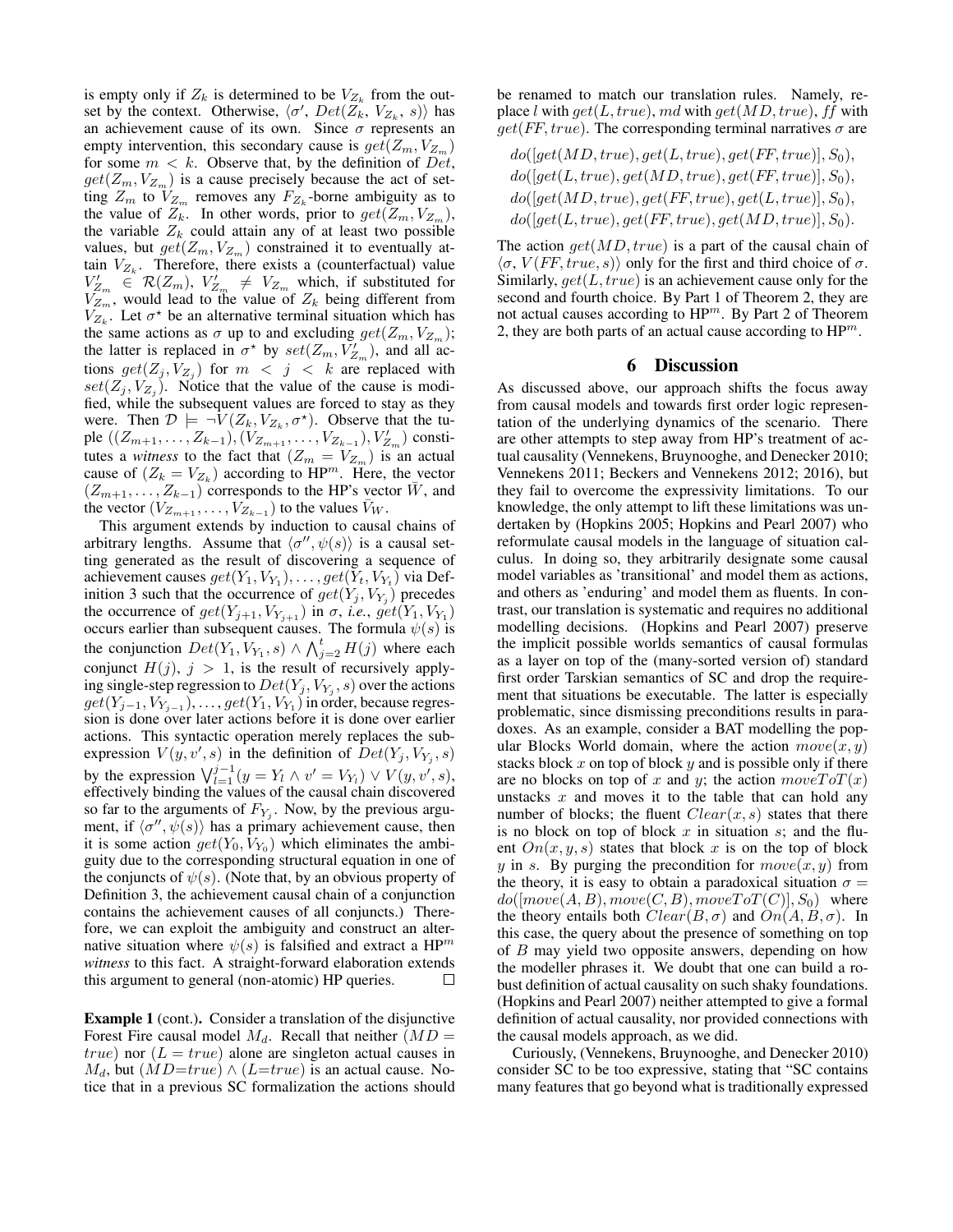in a causal model. For typical causal reasoning problems, these features are not needed". To refute this statement and to see where we stand with respect to other approaches, let us consider two telling examples featured in (Beckers and Vennekens 2012). Assume all fluents are false at  $S_0$ .

Example 2. *Assassin poisons victim's coffee, victim drinks it and dies. If assassin had not poisoned the coffee, his backup would have, and victim would still have died.*

This example from (Hitchcock 2007) illustrates *early preemption*, namely that the causal link from the backup to victim's death is preempted by the assassin before the effect from backup's action can occur. Let the actions be assassin and backup (the two acts of poisoning the coffee) and selfexplanatory  $drink$ . Let the fluents be  $P(s)$  meaning "coffee contains poison" and  $D(s)$  meaning "the victim is dead".

 $Poss(assassin, s),$  $Poss(backup, s),$  $Poss(drink, s) \leftrightarrow P(s),$  $P(do(a, s)) \leftrightarrow a = \text{assassin} \lor a = \text{backup} \lor P(s),$  $D(do(a, s)) \leftrightarrow [a = drink \wedge P(s)] \vee D(s).$ 

The narrative  $\sigma = do([assassin, drink], S_0)$  describes the given scenario and  $\mathcal{D} \models D(\sigma)$ . By our analysis, all of  $\sigma$  is an achievement causal chain. This agrees with HP and (Hitchcock 2007) but disagrees with Beckers and Vennekens who believe that  $assassin$  is not an actual cause. Rather than appeal to intuition, we just point out that the causal roles assumed by the assassin and his backup are clearly distinct *in the given scenario*, and were recognized as such by our analysis. Regardless of how reliable the assassin's backup is, he played no role. The action assassin explains exactly how the victim died; it is an *actual* cause.

Example 3. *An engineer is standing by a switch in the railroad track. A train approaches in the distance. She flips the switch, so that the train travels down the left-hand track instead of the right. Since the tracks re-converge up ahead, the train arrives at its destination all the same.*

This example is proposed by N.Hall (Hall 2000; Paul and Hall 2013) to illustrate the distinction between causation and determination of a causal route; its variants are discussed in many publications (Pearl 2000; Halpern and Pearl 2005; Weslake 2013). Beckers and Vennekens point out that this example is isomorphic to the previous one, except that the intuition about its causes is the polar opposite of that in "Assassin". As we shall see, this dilemma is illusory, and the two examples are isomorphic only within the limited expressivity bounds of causal models and CP-logic. In "Assassin", there are two competing actions, whereas here there is an action and its absence, a distinction which SC is well equipped to capture.

Let the fluent  $In(s)$  mean that the train is on the section of the track leading to the first junction, let  $L(s)$  (resp.,  $R(s)$ ) mean that it is on the left-hand track (resp., right), and let  $Out(s)$  mean that it is on the section of the track past the second junction. Let the fluent  $Sw(s)$  mean that the switch is engaged and  $Arrived(s)$  that the train has arrived. Let the actions be  $flip$  (engineer flips the switch),  $fork_1$  (train

passes first junction),  $fork_2$  (train passes second junction), and  $arrive$  (self-explanatory). Let only  $In(s)$  hold at  $S_0$ .

 $Poss(flip, s),$  $Poss(fork<sub>1</sub>, s) \leftrightarrow In(s),$  $Poss(fork_2, s) \leftrightarrow L(s) \vee R(s),$  $Poss(arrive, s) \leftrightarrow Out(s),$  $In(do(a, s)) \leftrightarrow In(s) \land a \neq fork_1,$  $L(do(a, s)) \leftrightarrow a = for k_1 \wedge Sw(s) \vee L(s) \wedge a \neq for k_2,$  $R(do(a, s)) \leftrightarrow a = fork_1 \wedge \neg Sw(s) \vee R(s) \wedge a \neq fork_2,$  $Out(do(a, s)) \leftrightarrow a = for k_2 \vee Out(s),$  $Sw(do(a, s)) \leftrightarrow a = flip \vee Sw(s) \wedge a \neq flip,$  $Arrived-do(a, s)) \leftrightarrow a = arrive \vee Arrived(s).$ 

The narrative  $\sigma$  is  $do([flip, fork_1, fork_2, arrive], S_0)$ . The causal setting  $\langle \sigma, Arrived(s) \rangle$  has a cause arrive. The next setting is  $\langle do([flip, fork_1, fork_2], S_0), Out(s) \rangle$ with a cause  $fork_2$ . Computing  $\rho[Out(s), fork_2] \wedge$  $Poss(fork<sub>2</sub>, s)$  by Definition 3 yields a new setting  $\langle do([flip, fork_1], S_0), L(s) \vee R(s) \rangle$  with a cause  $fork_1$ . The final setting is  $\langle do([flip], S_0), \psi(s) \rangle$  where  $\psi(s)$  is  $(Sw(s) \vee L(s)) \vee (\neg Sw(s) \vee R(s))$  which is a tautology and yields no further causes. Therefore, the flip action is not an actual cause of train's arrival in a faithful SC model of this example, no matter whether the action  $flip$  is executed or not. This conclusion is elaboration tolerant (McCarthy 1998) as long as the relation between  $L, R, Sw$  is preserved. For HP, the answer depends on how the model is constructed and which definition is applied. (Pearl 2000) calls this class of problems "switching causation" and argues that flipping the switch is a cause (see Section 10.3.4, p.324–5). In a simplified setting with the propositional causal variables  $Sw, L, R, Arrived$ , consider the equations  $Sw := true$ ,  $L := Sw, R := \neg Sw, Arrived := L \vee R$ . According to the original and updated definitions of actual cause, both (Pearl 2000) and (Halpern and Pearl 2005) argue that the switch is a cause. But according to the  $HP^m$  definition, the switch is not a cause (Halpern 2016). If we start with this reduced causal model with four variables and translate it to a BAT as proposed in Section 5, we would get the same conclusion as in HP<sup>m</sup>, *i.e.*, Theorem 2 applies here too.

The treatment of causality in (Vennekens 2011) is somewhat clouded by using probabilistic rules of the CP-logic, but in fact actual causality can be defined without appeal to probability (Halpern and Pearl 2005; Halpern 2016). (Beckers and Vennekens 2016) introduce concepts of dependence, contribution and production to define basic principles for analysis of actual causality, but their language remains inexpressive with no distinction between properties and actions, and quantified effects are not allowed either.

Example 4. For an example of a quantified query, consider a world with the blocks  $\{B_1, B_2, B_3, \ldots\}$  axiomatized so that they form an infinite chain. Let the fluents be  $On(x,y,s)$ , block x is on block y,  $Clear(x,s)$ , x is clear,  $OnTable(x,s)$ , x is on the table. Let the actions be  $move(x, y)$ , move x on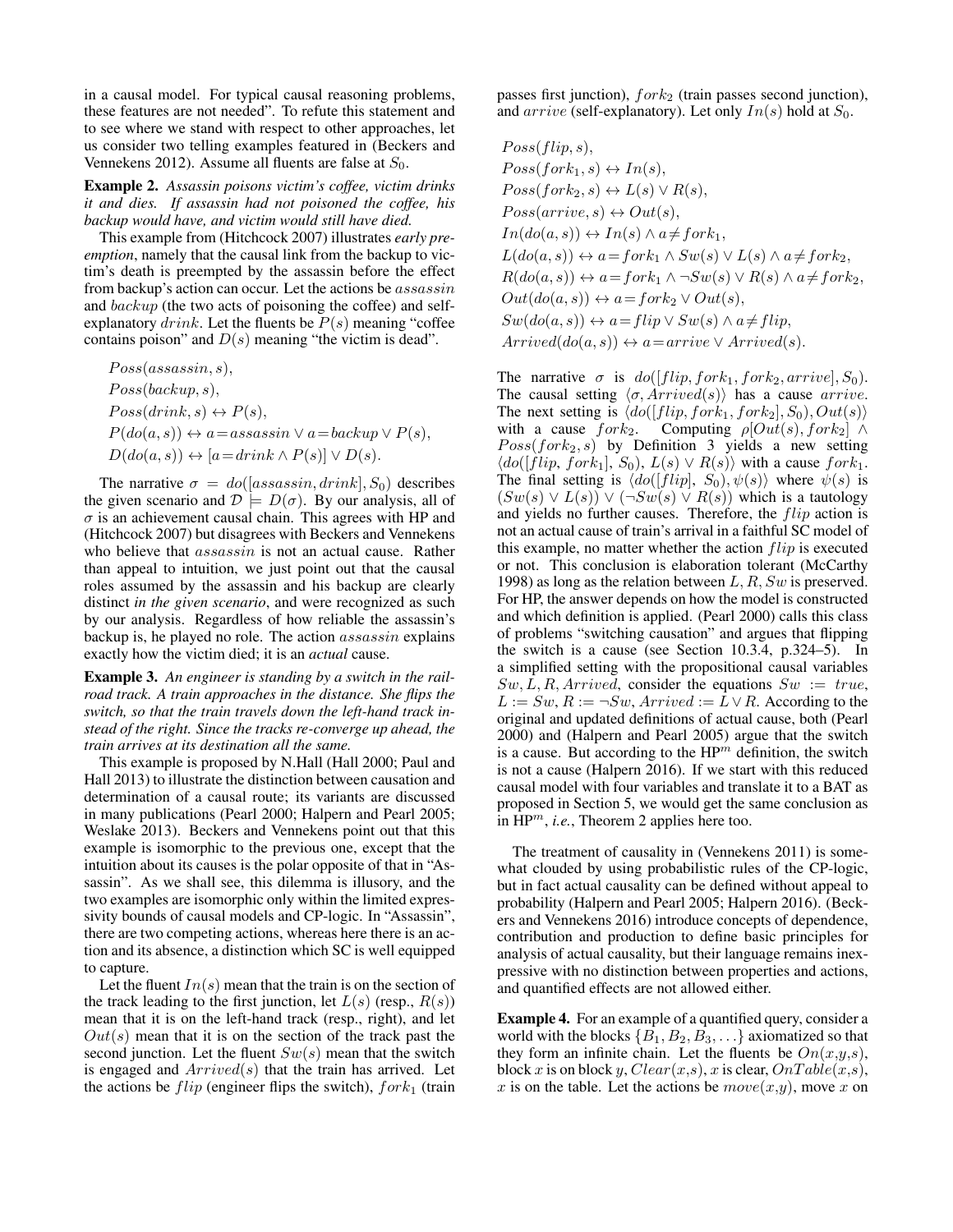$$
y, \quad moveToT(x), \quad move x \text{ to the table.}
$$
\n
$$
Poss(move(x, y), s) \leftrightarrow Clear(x, s) \land Clear(y, s),
$$
\n
$$
Poss(moveToT(x), s) \leftrightarrow Clear(x, s) \land \exists yOn(x, y, s),
$$
\n
$$
On(x, y, do(a, s)) \leftrightarrow a = move(x, y) \lor On(x, y, s) \land
$$
\n
$$
\neg \exists z(a = move(x, z)) \land a \neq moveToT(x),
$$
\n
$$
OnTable(x, do(a, s)) \leftrightarrow a = moveToT(x) \lor
$$
\n
$$
OnTable(x, s) \land \neg \exists y(a = move(x, y)),
$$
\n
$$
Clear(x, do(a, s)) \leftrightarrow \exists y, z(a = move(y, z) \land On(y, x, s)) \lor
$$

 $\exists y(a=moveT oT(y) \land On(y,x,s)) \lor$ 

 $Clear(x, s) \wedge \neg \exists y (a = move(y, x)).$ 

Let us assume that initially all blocks are on the table. To show that we can handle quantified causal queries, consider the narrative  $\sigma = do([move(B_1, B_2), move(B_1, B_3)], S_0)$ and the effect  $\exists x (on(B1, x, s))$ . It is easy to see that according to our definition, the first action  $move(B_1, B_2)$  is an actual cause of the effect, while the second action is not, since it was preempted by the first action.

In addition to actual achievement causes, it is natural to consider actual maintenance causes. These are the causes responsible for protecting a previously achieved effect, despite potential threats that could destroy the effect. For example, a mitigating action serves as a maintenance cause when it is executed before a threat occurs in a narrative. Our paper (Batusov and Soutchanski 2017) investigates how the notions of achievement and maintenance causes can be combined together into a general definition of an actual cause.

SC includes foundational axioms Σ formulated in secondorder logic. However, according to Theorem 1 in (Pirri and Reiter 1999), a BAT D is satisfiable iff  $\mathcal{D}_{S_0} \cup UNA$  is. Additionally, according to Theorem 3 in their paper (Regression Theorem 4.5.5 in (Reiter 2001)), a regressable sentence is entailed by a BAT  $D$  iff the regressed sentence is entailed by  $\mathcal{D}_{S_0} \cup UNA$  alone, and if  $\mathcal{D}_{S_0}$  is formulated in first order logic (FOL) then this can be reduced to theorem proving in FOL. Moreover, as Reiter argues in Section 4.8 of (Reiter 2001)), in practical applications, when actions have unconditional effects, or when context conditions are situation-free formulas that are decidable wrt  $\mathcal{D}_{S_0} \cup UNA$ , then the computational complexity of answering projection queries using regression adds at most linear complexity to the complexity of evaluating ground fluents wrt  $\mathcal{D}_{S_0} \cup UNA$ . The decidability condition is easily satisfied in the case when the object domain is finite, but there are other fragments of SC where the projection problem is reduced to a decidable entailment problem. (Eiter and Lukasiewicz 2002) established that the complexity of deciding whether  $X = x$  is a cause of  $Y = y$ is NP-complete in Boolean causal models using an older definition of actual cause. More recently, (Halpern 2015) explored the complexity of computing actual causes according to the modified definition  $HP^m$ , while (Aleksandrowicz et al. 2017) investigated the updated definition proposed in (Halpern and Pearl 2005).

## 7 Concluding Remarks

Despite its ingenuity and demonstrated utility, the HP analysis based on causal models has its drawbacks. There exist multiple examples for which the results of the HP approach cannot be reconciled with intuitive understanding which, incidentally, the approach treats as the only measure of merit. This problem was traced by (Hopkins and Pearl 2007) and (Glymour et al. 2010) to the limited expressiveness of causal models.

A weakness specific to the HP approach, pointed out by (Glymour et al. 2010) and somewhat mended by (Beckers and Vennekens 2012), stems from its disregard for the order of events which transpire in the given scenario. Such valuable information should not be discarded without a good reason. We believe that this is the essential methodological difference between their approach and ours.

Our work reaps the benefits which (Hopkins and Pearl 2007) aimed at in their choice of situation calculus as the modelling language, but does not suffer from the issues associated with attempting a meaningful definition of a counterfactual in situation calculus, which appears to be no easy task. A counterfactual query not relativized to a particular scenario can be formulated in situation calculus without appealing to special tools (Lin and Soutchanski 2011), but it is not clear how such queries can be useful for defining actual causality. An original study conducted in (Costello and Mc-Carthy 1999) perhaps comes closest to a good definition of a counterfactual in situation calculus, but it operates outside of the well-studied basic action theories and is not concerned with actual causality.

The seminal line of enquiry into actual causality stems from Hume and includes such works as (Mackie 1965) and (Lewis 1974). Aside from the aforementioned works, original computational accounts of actual causality are rare, owing, perhaps, to the ubiquity and the appealing simplicity of causal models. There exist numerous studies of the semantics of causal models and the relationship of causal models to various logics, such as an elaborate axiomatization of causal models (Halpern 2000) and a logical representation (Bochman and Lifschitz 2015) of causal models in a non-monotonic logic which encompasses general causation as a foundational principle. The approach of (Finzi and Lukasiewicz 2003) combines causal models with independent choice logic.

It is clear that a broader definition of actual cause requires more expressive action theories that can model not only sequences of actions, but can also include explicit time and concurrent actions. Only after that one can try to analyze some of the popular examples of actual causation formulated in philosophical literature. Some of those examples sound deceptively simple, but faithful modelling of them requires time, concurrency and natural actions (Reiter 2001). This does not imply that future research should focus only on popular scenarios proposed by philosophers. To the contrary, we firmly believe that the future of causal research is in elaborating computational methodology for the analysis of complex technical systems, *e.g.*, see (Halpern 2016).

## Acknowledgements

We thank the Natural Sciences and Engineering Research Council of Canada for financial support.